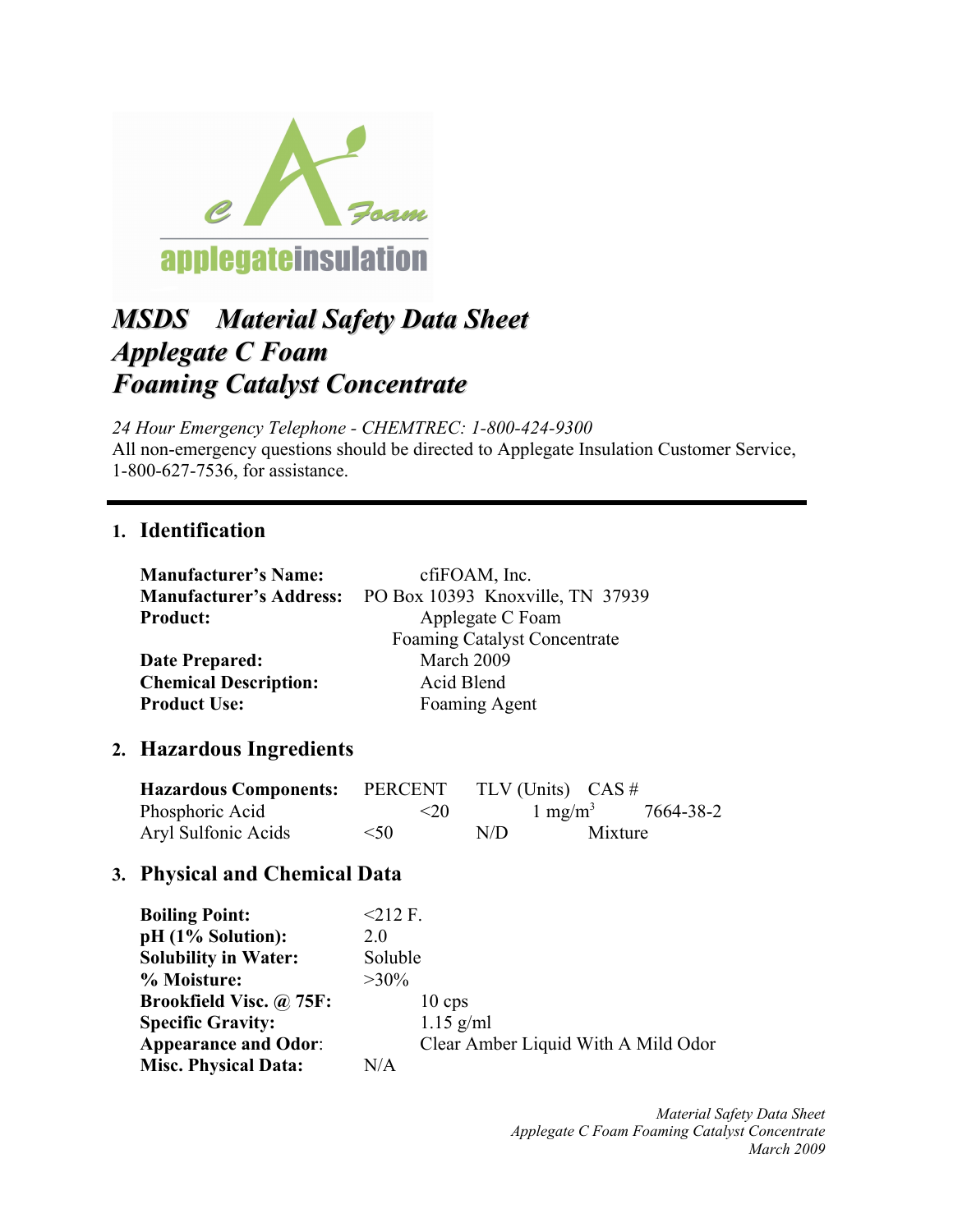# **4. Fire and Explosion Hazard Data**

| <b>Flash Point:</b><br><b>Fire Point:</b><br><b>Extinguishing Media:</b><br><b>Special Fire Fighting Procedures:</b> | $>300$ F. (COC)<br>N/A<br>Water spray or mist, CO2, dry chemical foam<br>Wear a self-contained breathing apparatus with a full<br>facepiece operated in pressure demand or other positive<br>displacement mode                                                                                                                                                                                                                                                                                                                                                                                             |
|----------------------------------------------------------------------------------------------------------------------|------------------------------------------------------------------------------------------------------------------------------------------------------------------------------------------------------------------------------------------------------------------------------------------------------------------------------------------------------------------------------------------------------------------------------------------------------------------------------------------------------------------------------------------------------------------------------------------------------------|
| 5. Reactivity Data                                                                                                   |                                                                                                                                                                                                                                                                                                                                                                                                                                                                                                                                                                                                            |
| <b>Chemical Stability:</b>                                                                                           | Stable                                                                                                                                                                                                                                                                                                                                                                                                                                                                                                                                                                                                     |
| <b>Conditions to Avoid:</b>                                                                                          | N/A                                                                                                                                                                                                                                                                                                                                                                                                                                                                                                                                                                                                        |
| Incompatibility:                                                                                                     | Strong oxidizers. Product will react with aluminum and<br>aluminum alloys producing hydrogen gas. Any basic<br>(high pH) or caustic materials.                                                                                                                                                                                                                                                                                                                                                                                                                                                             |
| <b>Decomposition Products:</b>                                                                                       | Carbon dioxide, carbon monoxide, phosphorous oxides<br>and various hydrocarbons may be released during a<br>fire.                                                                                                                                                                                                                                                                                                                                                                                                                                                                                          |
| <b>Hazardous Polymerization:</b>                                                                                     | Will Not Occur                                                                                                                                                                                                                                                                                                                                                                                                                                                                                                                                                                                             |
| 6. Health Hazard Data                                                                                                |                                                                                                                                                                                                                                                                                                                                                                                                                                                                                                                                                                                                            |
| <b>Threshold Limit Value:</b>                                                                                        | Not Established                                                                                                                                                                                                                                                                                                                                                                                                                                                                                                                                                                                            |
| <b>Over Exposure Effects/</b>                                                                                        | Will cause severe eye irritation or burns.                                                                                                                                                                                                                                                                                                                                                                                                                                                                                                                                                                 |
| <b>Routes of Entry:</b><br><b>First Aid Procedures:</b>                                                              | Prolonged or repeated contact with the undiluted<br>product can cause moderate skin irritation, defatting,<br>and possible dermatitis. Swallowing this product may<br>cause burns and/or severe gastrointestinal irritation, as<br>well as diarrhea, nausea, and vomiting.<br>Flush eyes with clean water for at least 15 minutes and<br>get medical attention. Remove contaminated clothing<br>and wash affected skin area with mild soap and water.<br>If skin irritation is severe or continues, get medical<br>attention. In case of intoxication, give oxygen. Avoid<br>mouth-to-mouth resuscitation. |
| <b>Chronic Over-Exposure Effects:</b><br><b>Carcinogenicity Information:</b>                                         | No information found<br>No information found                                                                                                                                                                                                                                                                                                                                                                                                                                                                                                                                                               |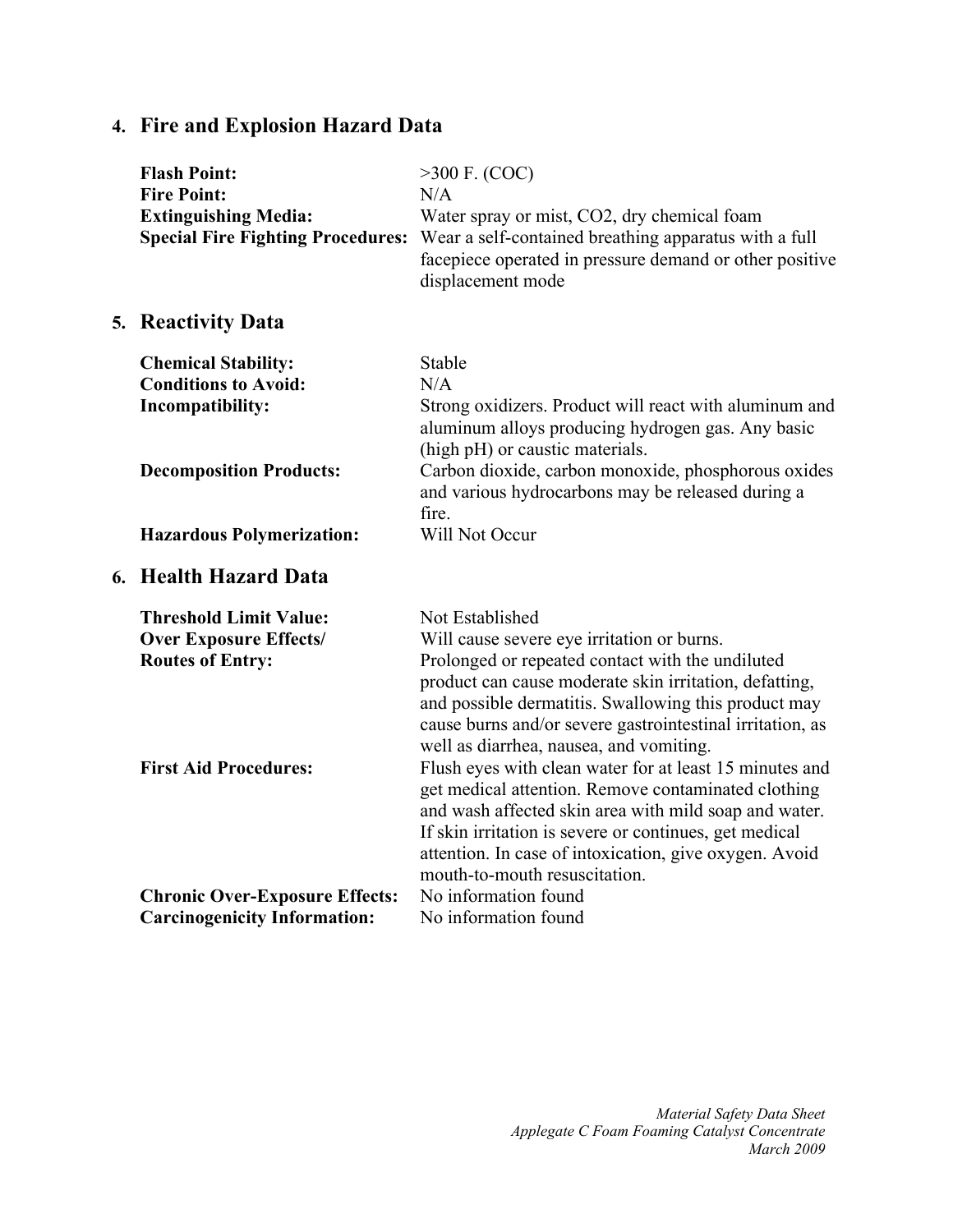# **7. Spill or Leak Procedure**

| <b>For Spill:</b>             | Remove all unnecessary personnel. Contain spill and<br>salvage as much material as possible by pumping to a<br>salvage tank or drum. Pick up remaining material with a<br>suitable absorbent. |
|-------------------------------|-----------------------------------------------------------------------------------------------------------------------------------------------------------------------------------------------|
| <b>Waste Disposal Method:</b> | Dispose of only by methods approved by and used in<br>accord with local, state and federal regulations. Dispose of<br>only at a licensed and certified chemical waste disposal<br>facility.   |

### **8. Protective Equipment and Other Control Measures**

| <b>Respiratory Protection:</b><br><b>Protective Gloves:</b><br><b>Ventilation Type Required:</b><br><b>Eye Protection:</b><br><b>Other Protective Clothing</b> | Not normally required.<br>Neoprene or other chemical resistant gloves.<br>Local exhaust, general mechanical.<br>Chemical splash goggles or safety glasses.<br>Safety shower/eye bath. Wear appropriate clothing when<br>working with this material in its undiluted form.                                                                                                                                                                                                                                                                                                                                                  |
|----------------------------------------------------------------------------------------------------------------------------------------------------------------|----------------------------------------------------------------------------------------------------------------------------------------------------------------------------------------------------------------------------------------------------------------------------------------------------------------------------------------------------------------------------------------------------------------------------------------------------------------------------------------------------------------------------------------------------------------------------------------------------------------------------|
| <b>9. Special Precautions</b>                                                                                                                                  |                                                                                                                                                                                                                                                                                                                                                                                                                                                                                                                                                                                                                            |
| <b>Special Information:</b>                                                                                                                                    | Store at normal temperatures and conditions of<br>warehousing. Keep container closed when not in use.<br>Wash contaminated clothing before re-wearing. Do not<br>handle this product in its undiluted form unless the proper<br>protective equipment or clothing is used. Traces of<br>ethylene oxide could accumulate in the headspace of drum,<br>storage/transport vessels or in enclosed areas. This<br>material, if present, will only be in very small trace<br>amounts and if handled according to the recommendations<br>set forth in this MSDS, it is not expected to result in any<br>short or long-term hazard. |
| <b>DOT Shipping Status:</b>                                                                                                                                    | ORM-D Consumer Commodity product considered non-<br>regulated and non-hazardous.                                                                                                                                                                                                                                                                                                                                                                                                                                                                                                                                           |
| <b>DOT Hazard Class:</b>                                                                                                                                       | 8                                                                                                                                                                                                                                                                                                                                                                                                                                                                                                                                                                                                                          |
| <b>DOT Shipping Name:</b>                                                                                                                                      | Corrosive liquids, acidic, organic, N.O.S. (Contains<br>phosphoric acid and aryl sulfonic acids), 8, UN 3265, PG<br>III, ERG# 153.                                                                                                                                                                                                                                                                                                                                                                                                                                                                                         |
| <b>UN Number:</b>                                                                                                                                              | 3265                                                                                                                                                                                                                                                                                                                                                                                                                                                                                                                                                                                                                       |
| <b>NA Number:</b>                                                                                                                                              | N/A                                                                                                                                                                                                                                                                                                                                                                                                                                                                                                                                                                                                                        |